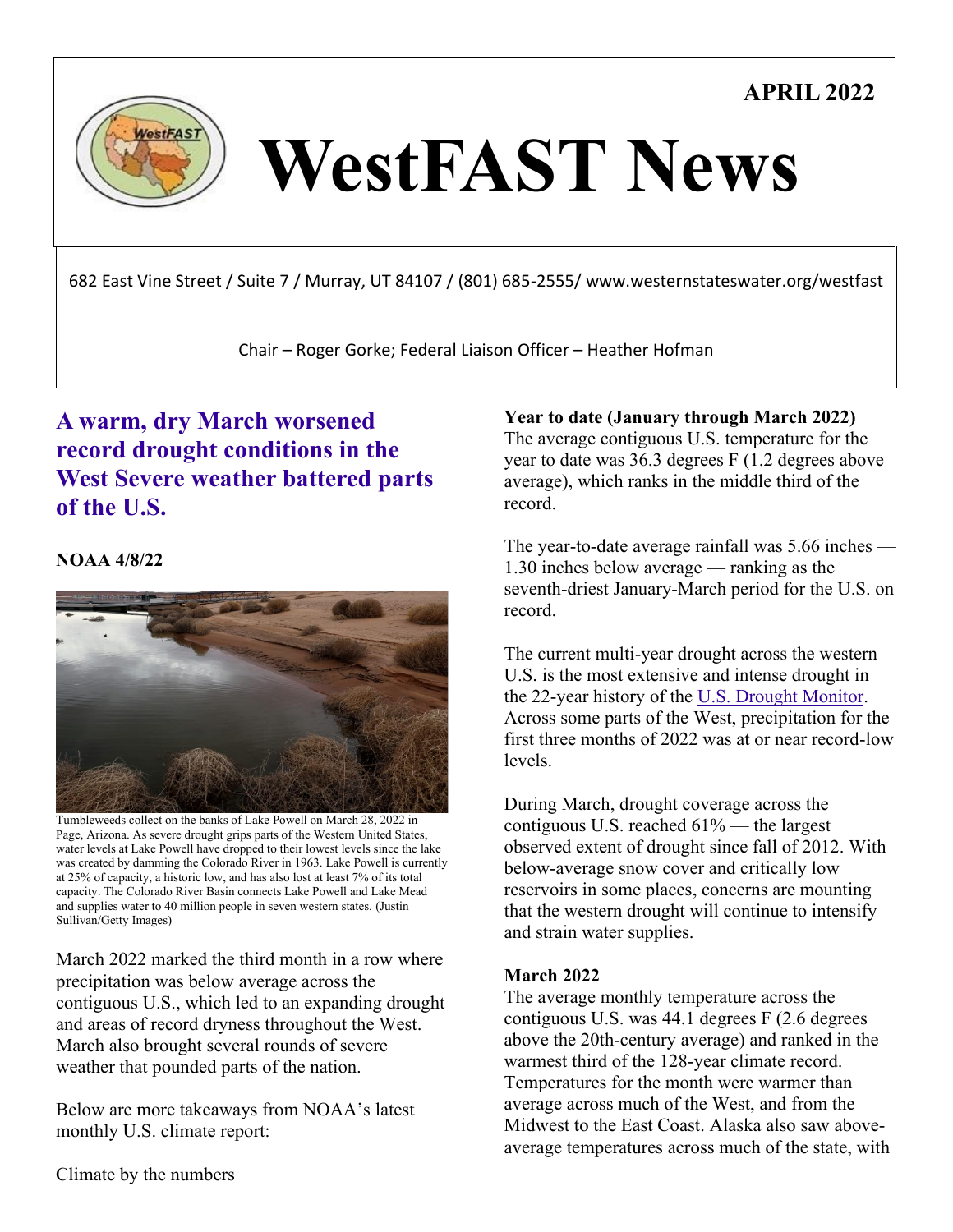Anchorage and Talkeetna both reporting a top-10 warm March.

The average precipitation in the contiguous U.S. last month was 2.26 inches (0.25 of an inch below average), ranking in the driest third of the climate record.

Precipitation was below average across much of the West, northern and southern Plains, and from the Tennessee Valley to the Mid-Atlantic and parts of the Northeast. Above-average precipitation fell from the central Plains to the Great Lakes, as well as across parts of the Deep South and Southeast. North Dakota saw its seventh-driest March on record, while Michigan had its eighth wettest.



A map of the United States plotted with significant climate events that occurred during March 2022. Please see the story below as well as the full climate report highlights at [http://bit.ly/USClimate202203offsite link.](http://bit.ly/USClimate202203) (NOAA **NCED** 

## **Other notable climate events in March**

- Tornadoes took a toll: Several severe weather outbreaks produced strong and damaging tornadoes last month. On March 5, supercell thunderstorms produced at least 13 confirmed tornadoes across Iowa, including a confirmed EF4 tornado in Winterset. From March 21-22, severe weather and tornadoes were reported from Texas to Alabama, including an EF3 tornado that substantially damaged two schools in Jacksboro, Texas; an EF3 tornado that ripped through the New Orleans metro area; and a severe weather outbreak impacted the Gulf Coast states from March 30-31, with at least 14 tornadoes and two fatalities.
- Billion-dollar disasters update: So far in 2022, no [billion-dollar weather and climate](https://www.ncdc.noaa.gov/billions/)

[disasters](https://www.ncdc.noaa.gov/billions/) have been confirmed, although several events are currently being evaluated. An [updated](https://www.ncdc.noaa.gov/billions/time-series) analysis based on a 2022 Consumer Price Index adjustment calculates that the U.S. has sustained 323 separate weather and climate disasters since 1980, where overall damages and costs reached or exceeded \$1 billion. The total cost of these 323 events exceeds \$2.195 trillion.

# **[Biden-Harris Administration, USDA](https://www.fs.usda.gov/news/releases/biden-harris-administration-usda-forest-service-invest-more-31-million-15-landscape)  [Forest Service Invest more than \\$31](https://www.fs.usda.gov/news/releases/biden-harris-administration-usda-forest-service-invest-more-31-million-15-landscape)  [Million in 15 Landscape Restoration](https://www.fs.usda.gov/news/releases/biden-harris-administration-usda-forest-service-invest-more-31-million-15-landscape)  [Projects](https://www.fs.usda.gov/news/releases/biden-harris-administration-usda-forest-service-invest-more-31-million-15-landscape)**

## **USFS 4/18/22**



The Biden-Harris Administration and U.S. Department of Agriculture's Forest Service today announced \$31.1 million for 15 projects funded through the [Collaborative Forest Landscape](https://www.fs.fed.us/restoration/CFLRP/)  [Restoration Program](https://www.fs.fed.us/restoration/CFLRP/) (CFLRP) that, with partnership support, aim to reduce the risk of severe wildfires, support local economies, create jobs and enhance forest and watershed health in eight states. These funds were made available through a combination of funding from the [Bipartisan](https://www.whitehouse.gov/bipartisan-infrastructure-law/)  [Infrastructure Law](https://www.whitehouse.gov/bipartisan-infrastructure-law/) and annual appropriations. The selected projects are in Arkansas, California, Colorado, Missouri, New Mexico, Oklahoma, Oregon and Washington.

"Programs like this show just how much we can accomplish across a shared landscape, when we work together," said Agriculture Secretary Tom Vilsack. "Under President Biden's Leadership, the Department of Agriculture is leveraging partnerships and seeking new opportunities to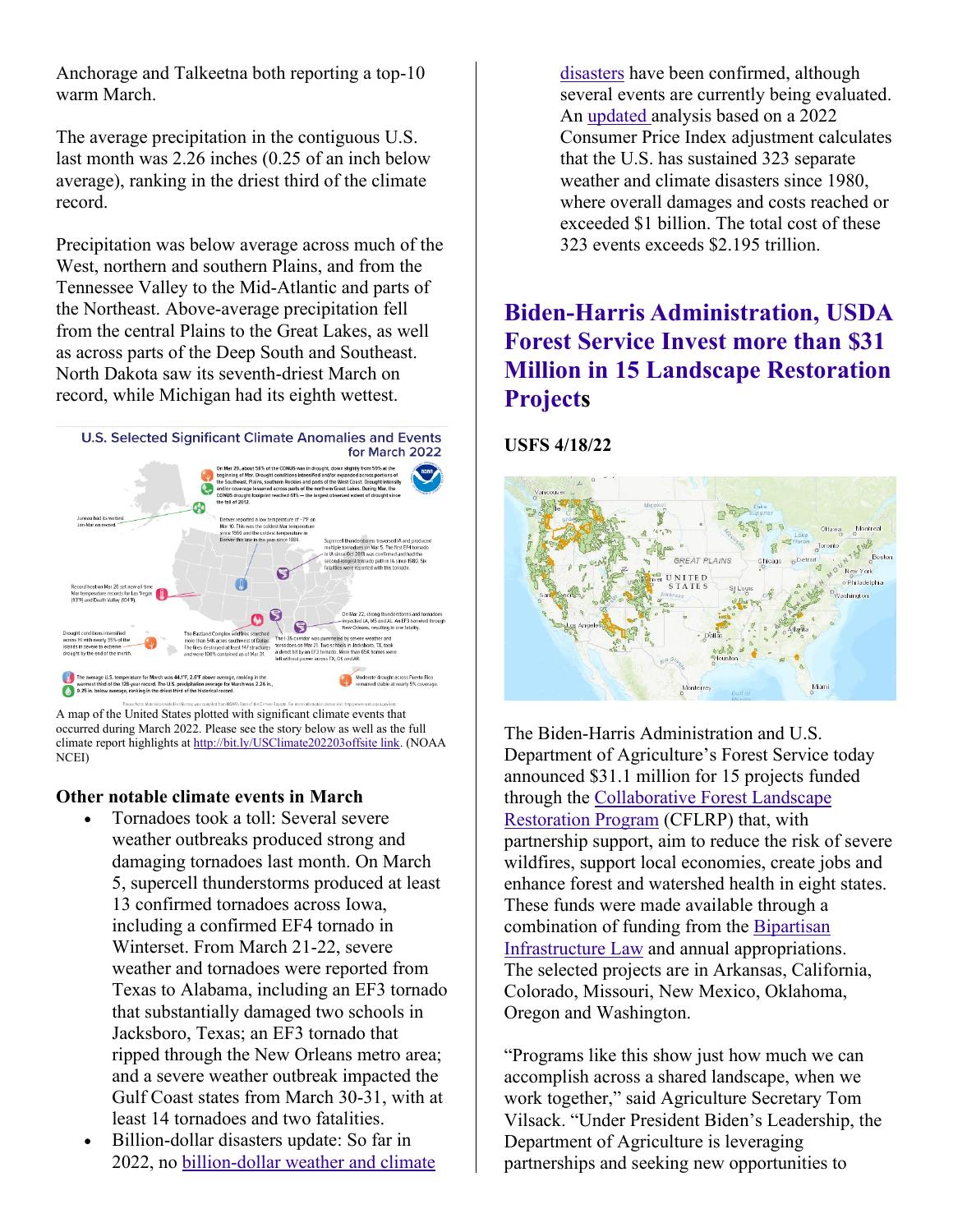protect our communities, natural resources, and support and create jobs where they are needed most."

"The selected projects will enhance the work already accomplished through the program. Together, they highlight the widespread support of the work to improve the nation's natural resources for the benefit of everyone," said Forest Service Chief Randy Moore. "The infusion of funding augments the work we do with other governments and partners around other important work such as improvements to infrastructure and the [10-year](https://www.fs.usda.gov/managing-land/wildfire-crisis)  [wildfire strategy.](https://www.fs.usda.gov/managing-land/wildfire-crisis) The Collaborative Forest Restoration Program is working for all Americans."

Started in 2009, the 24 funded landscape projects advanced treatments to reduce the risk of catastrophic wildfire on more than 4.5 million acres -- the size of Connecticut and Rhode Island combined. The projects also supported more than \$2.3 billion in total labor income and engaged more than 420 organizations in local collaborative work alongside landowners and interested individuals. These landscape restoration activities established 224,000 acres of forest vegetation by planting, seeding, and natural regeneration while also reducing or eradicating invasive plants across 210,000 acres. Restoration also enhanced more than 1,760 miles of stream habitat. The multi-year funding commitment and collaborative capacity are key enabling conditions for these results.

The projects selected for FY22 investments include three that received funding in previous years:

## • **Oregon:**

**\$3 million to Northern Blues Forest Restoration**, a 10.4-million-acre project to reduce wildfire risk and prepare the landscape to safely manage fire. The area has a strong history of successful crossboundary, all-lands restoration collaboration. **\$673,000 to the Deschutes Collaborative Forest Project** includes 258,000 acres of high-value landscape with a broad array of collaborative support. Previously funded with \$6.7 million, the additional funding will keep the project going for another five years. Efforts focus on reducing highseverity wildfire in the wildland-urban interface, protecting watersheds, preserving recreation areas, and providing jobs and wood products.

**\$757,000 to Dinkey Collaborative**, a 154,000-acre project that sits in the epicenter of unprecedented fuel loading due to the Southern Sierran tree mortality that to date has received \$7.6 million in CFLRP funding.

The 12 newly funded projects are:

## • **Arkansas/Oklahoma:**

**\$1.1 million on 569,000 acres** for the large-scale restoration of the shortleaf pine- bluestem grass communities. Restoration includes reducing density with thinning and prescribed burns to promote healthier growth, improving habitat for federally listed species such as the Red-cockaded Woodpecker and providing economic benefits to the community.

• **Colorado/New Mexico:**

**\$3 million to Rio Chama**, a 3.8-million-acre project that spans lands managed by Tribes, states, the Bureau of Land Management and private landowners. This collective vision to reduce wildfire risk has galvanized communities in this landscape. The project will increase resilience to catastrophic wildfire and other natural disturbance events, sustaining healthy forests and watersheds for future generations.

• **Colorado:**

**\$3 million to the Southwest Colorado** 

**Restoration Initiative**, a 1.9-million-acre project that spans private, municipal, state and federal lands. The project aims to promote resilience, enabling the area to adapt to future disturbance while retaining ecosystem function, productivity and ecosystem services. The strategy is to enhance the resilience of critical watersheds, wildlife and aquatic habitats, community infrastructure, economic drivers and forest conditions.

• **California:**

**\$3 million to the Western Klamath Mountains Fire and Fire Resiliency Project**, a 1.2-millionacre project to prepare the landscape for frequent, yet smaller, lower-intensity wildfires to protect communities and critical transportation routes. This work will increase watershed health and ecosystem resilience that includes areas traditionally managed by the Karuk Tribe. The work will also prepare the land for traditional burning.

**\$3 million in the North Yuba River** 

**watershed** across 356,000 acres. The watershed provides clean water for homes, communities, businesses and ecosystems. There is an urgent need to address high wildfire hazard potential and areas

• **California:**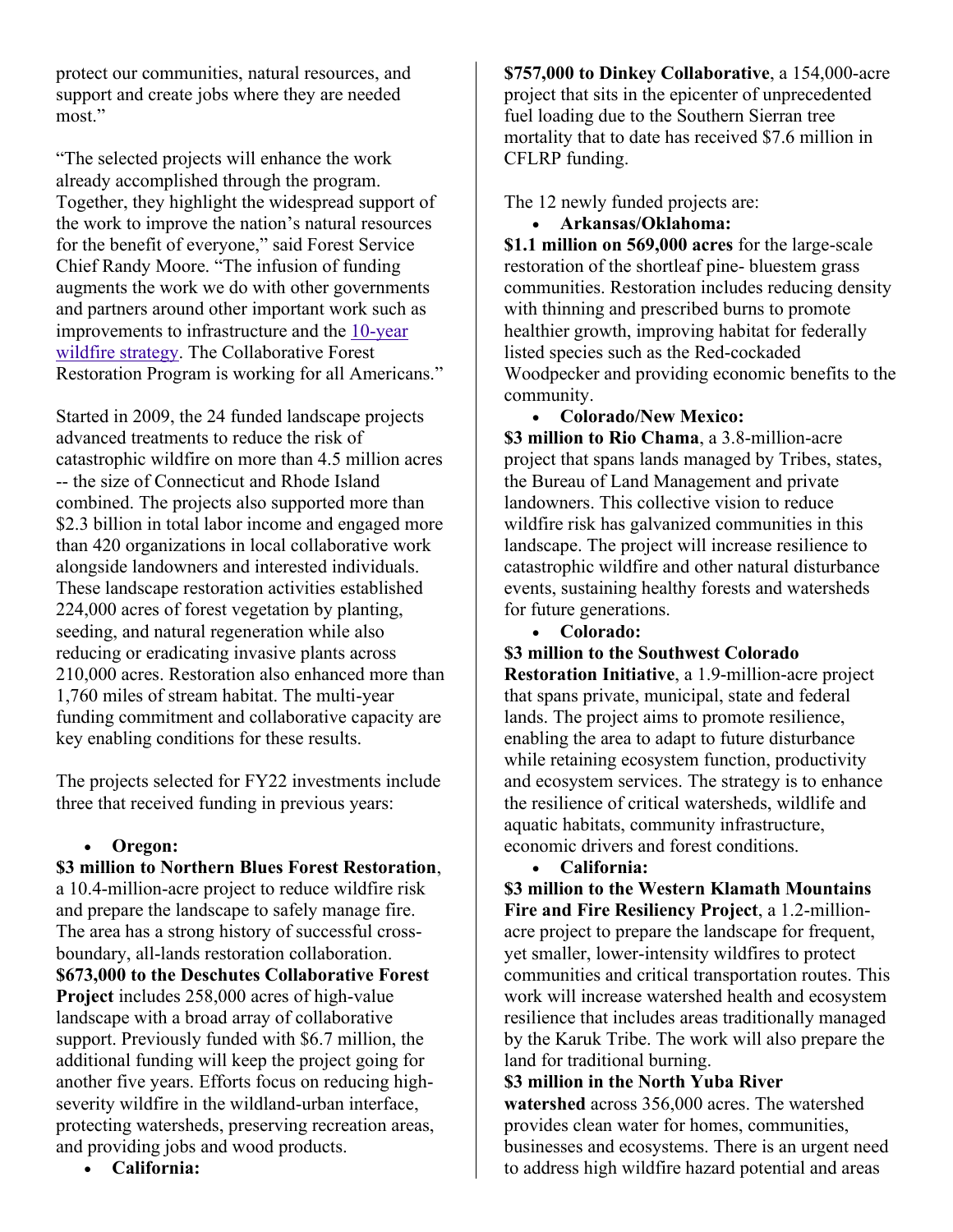more susceptible to insects, disease and drought. Treatments will promote forest conditions that are more resilient, while restoring watershed health and native biodiversity.

# • **New Mexico:**

**\$1 million to the Zuni Mountains** to extend the project on 253,000 acres to increase resilience to climate change, uncharacteristic crown fires, and support healthy communities and wildlife habitat. This project provides a long-term supply of wood for businesses and creates a suite of restorationoriented businesses.

• **Oregon:**

**\$2 million to the Lakeview Stewardship** project on 859,000 acres important to rural communities for recreation and forestry sector jobs. The goal is to create a healthy, resilient and functional forest landscape maintained with fire to mitigate the threat of high-severity wildfires to dry forests, habitat, water quality and communities.

**\$3 million to the Southern Blues Restoration Coalition** for a million acres that suffer from departed fire regimes, species composition, and forest stand densities that threaten to destroy key habitat, old growth, important aquatic resources and private property due to uncharacteristic wildfires and effects of a changing climate. The overarching goal is restoration at a scale that will help native wildlife thrive, create forests that are resilient to climate change, and support the health, safety, and prosperity of local communities.

**\$3 million to the Rogue Basin Landscape Restoration Project** across 4.6 million acres. The proposed work will accelerate urgently needed restoration treatments to meet long-term, collaboratively developed strategic goals of wildfire risk reduction, landscape resiliency, improved wildlife habitat, watershed protection, adaptation, and social and economic resilience.

• **Missouri:**

#### **\$180,000 to the Missouri Pine Oak**

**Woodlands** for 445,000 acres that contain Missouri's largest contiguous forest and designated scenic riverways with important conservation implications for the long-term survival of birds and aquatic life.

• **Washington:**

**\$1.4 million to treat 1.1 million acres** to align with the state's 20-year Forest Health Action Plan. The approach strategically places treatment to reduce wildfire risk for some of the most vulnerable cities and communities in the Pacific Northwest so that

multiple tools and tactics can be used to manage the fires safely and appropriately. Work will include fuels treatments, stream and fisheries improvements, and wildlife habitat restoration. **\$3 million to Northeast Washington Forest Vision 2020** on 916,000 acres to align with the state's 20-year Forest Health Action Plan. The project restores forested landscapes and watersheds to prepare for future wildfires and the effects of climate change. The overarching goals are to restore forests and habitats, reduce hazardous fuels, use woody biomass and small-diameter trees, and reduce the costs of treatments and wildfire management.

# **[President Biden, USDA Announce](https://www.nrcs.usda.gov/wps/portal/nrcs/detail/national/newsroom/releases/?cid=NRCSEPRD1913231)  [\\$420 Million Investment in](https://www.nrcs.usda.gov/wps/portal/nrcs/detail/national/newsroom/releases/?cid=NRCSEPRD1913231)  [Watershed Infrastructure Projects](https://www.nrcs.usda.gov/wps/portal/nrcs/detail/national/newsroom/releases/?cid=NRCSEPRD1913231)  [to Benefit Rural and Historically](https://www.nrcs.usda.gov/wps/portal/nrcs/detail/national/newsroom/releases/?cid=NRCSEPRD1913231)  [Underserved Communities](https://www.nrcs.usda.gov/wps/portal/nrcs/detail/national/newsroom/releases/?cid=NRCSEPRD1913231)**

## **NRCS 4/21/22**

ALBANY, Georgia, April 21, 2022 – Today, Agriculture Secretary Tom Vilsack was joined by White House Infrastructure Coordinator Mitch Landrieu and Congressman Sanford Bishop (GA-2) to announce the U.S. Department of Agriculture (USDA) will invest \$420 million in 132 infrastructure projects in 31 states, including rehabilitating dams, flood prevention, and watershed restoration projects. Today's investments are funded by President Biden's Bipartisan Infrastructure Law and build on a \$166 million investment announced earlier this year.    

Secretary Vilsack and Mitch Landrieu made the announcement in Albany, Georgia, as part of the Building a Better America Rural Infrastructure Tour. There, NRCS is helping improve the flow of Radium Springs.  Radium Springs does not flow consistently and is highly dependent on underground water. Funds from the Bipartisan Infrastructure Law (BIL) will be used to implement strategies that blend efficient irrigation methods with better resource management to ensure consistent flow to support agriculture, provide wildlife habitat, improve water quantity and quality, and improve the recreational value within the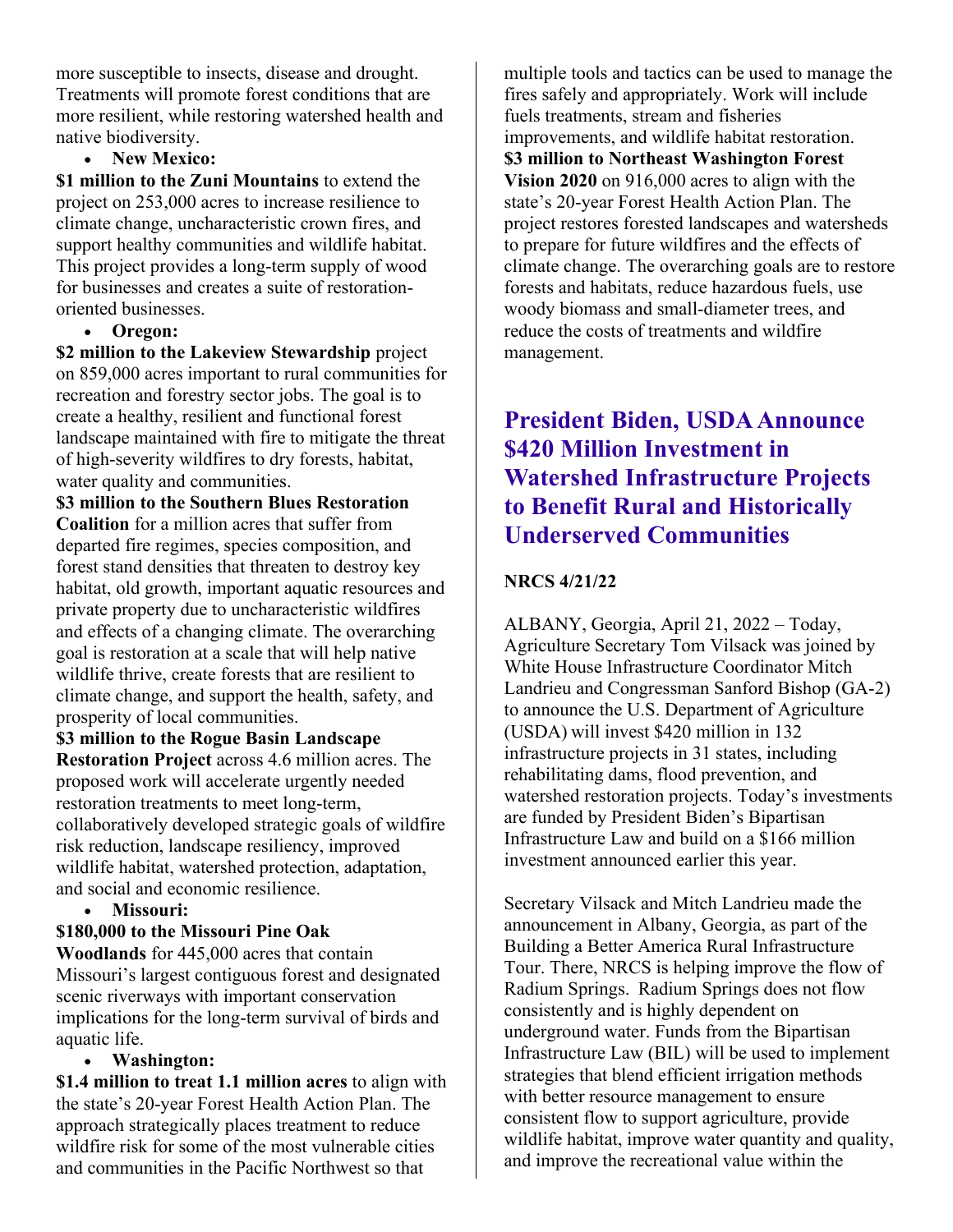existing public park. Over \$69 million will go towards eight projects that will provide relief for flood related watershed concerns.   

"President Biden's Bipartisan Infrastructure Law is a once-in-a-generation opportunity to rebuild our infrastructure, create good-paying jobs and build new economic opportunity," Vilsack said. "Our watershed programs help communities rebuild after natural disasters and prepare for future events. This includes communities that we've historically underserved. The President believes we will grow the economy from the bottom up and middle out and this will occur in partnership with rural communities. That's what Building A Better America is all about."   

Vilsack added: "The President believes that when rural communities thrive, America thrives. Building A Better America means that no community is left behind. These projects exemplify why this historic investment in our watersheds was needed and the adeptness of our agency to act swiftly."    Today's infrastructure announcement includes funding through two programs: the Watershed and Flood Prevention Operations (WFPO) Program provides technical and financial assistance for new watershed infrastructure, and the Watershed Rehabilitation Program (REHAB) upgrades existing USDA Natural Resources Conservation Service (NRCS) dams.   

The Albany project is funded through WFPO. Additional examples of WFPO projects funded through the investment announced today include: 

- **The City of Pine Bluff, Arkansas:** Over the past five years, flooding has caused significant problems for both humans and property in Pine Bluff. Funding will be used to explore solutions, from design to construction, that will eliminate flooding issues that have impacted the safety, health and quality of life of its citizens.
- **Tumalo, Owyhee and East Fork Irrigation Districts Modernization Projects, Oregon:** Modernization provides a climate resilient solution to offset the impact of drought throughout the regions of Deschutes River, Tumalo Creek, Snake River, and Hood River watersheds. Open irrigation canals will be converted to pipe delivering water in a more efficient manner

and preserving water where it is needed to restore critical habitat for designated trout and salmon species. Pipe conveyance conserves water by reducing loss from evaporation and seepage, diverts less water from rivers, and increases flow downstream. 

Examples of REHAB projects include: 

- **Settingdown Creek Dam 54 & 56 – Forsyth County, Georgia:** Both earthen dam structures serve Forsyth County as part of the Coosa River Watershed and were built in 1954 to provide flood control to the surrounding community. The area has seen substantial urban growth within the drainage area and breach zones making both dams no longer compliant with federal or state safety laws. Funds are needed to extend the service life of the dams and bring them to current NRCS design safety criteria and performance standards.
- **Jewell Brook Watershed, Ludlow, Vermont - Sites #1, #2, #3, and #5:** The dams have outlived their design life span and three dams in the watershed experienced erosion during Hurricane Irene. Action is needed to reduce the risk of loss of life in the event of a potential breach and to reduce the risk of flood damage within the downstream flood zones to homes, businesses, infrastructure and agriculture. Funding will be used to rehabilitate the dam to current design safety criteria and performance standards.

In total, NRCS received \$918 million of BIL funding to allocate through its watershed programs. In addition to WFPO and REHAB, this includes funds for Emergency Watershed Program (EWP) to help communities recover from natural disasters. NRCS will continue to assist communities as it receives disaster requests.   

A full list of projects is available on [NRCS'](https://www.nrcs.usda.gov/wps/portal/nrcs/detail/national/programs/landscape/?cid=nrcseprd1887630)  [Bipartisan Infrastructure Law webpage.](https://www.nrcs.usda.gov/wps/portal/nrcs/detail/national/programs/landscape/?cid=nrcseprd1887630)

## **How Communities Can Get Help**

NRCS encourages communities to engage with their local project sponsors, participate in developing a sound conservation plan that serves to protect and preserve local watersheds, and connect with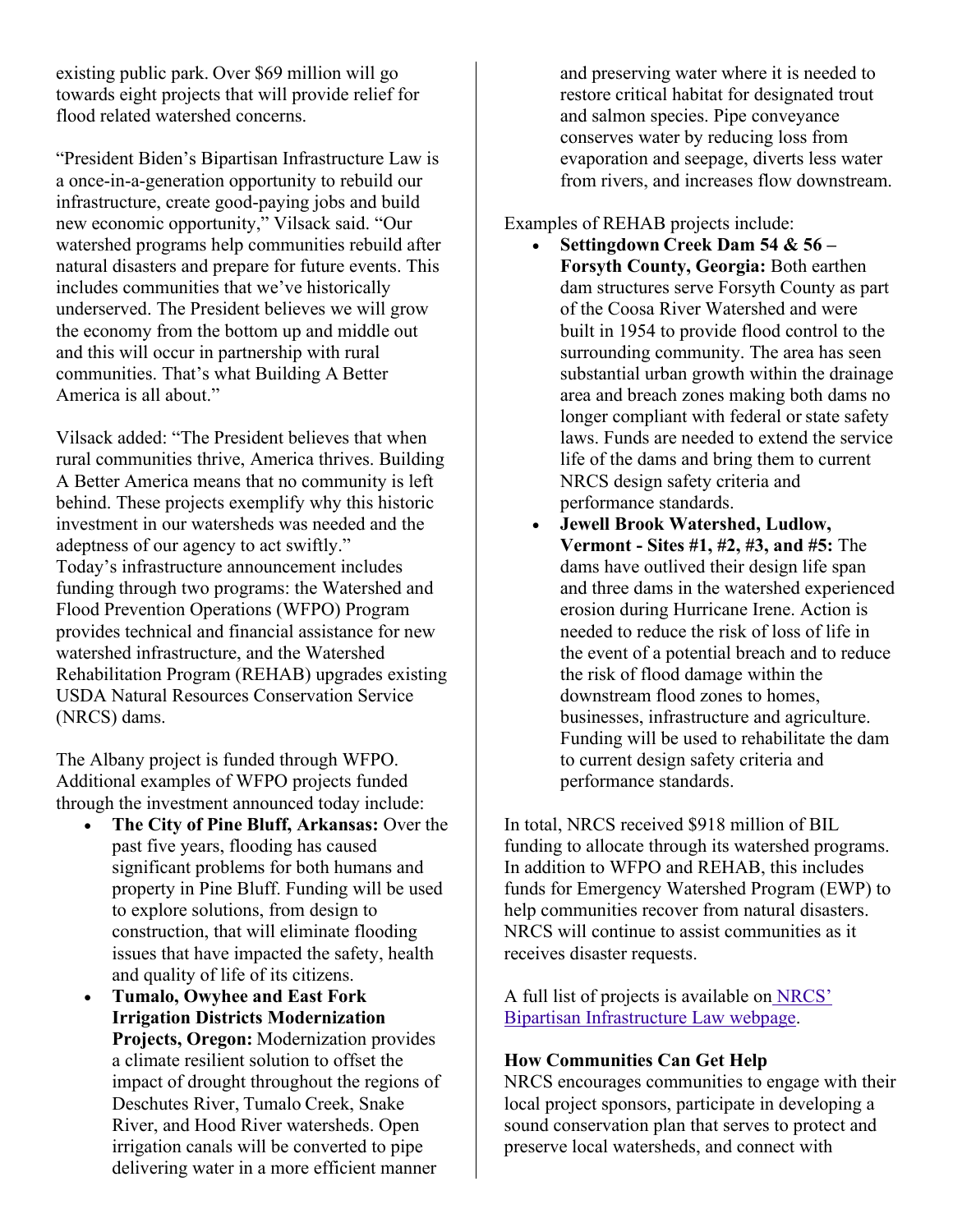their [local NRCS office t](https://www.nrcs.usda.gov/wps/portal/nrcs/detail/national/programs/landscape/?cid=nrcseprd1859828)o learn more about Watershed Program assistance.  NRCS will continue to review additional requests and compile a third round of BIL watershed funding as funds are available. 

#### **More Information**

Since 1948, NRCS' watershed programs have designed and built 11,850 dams, constructed water storage structures, flood management systems, stabilized streambanks, relocated residences, redirected stream flows, re-established wildlife habitat and more to save lives and protect watersheds.   

USDA touches the lives of all Americans each day in so many positive ways. Under the Biden-Harris Administration, USDA is transforming America's food system with a greater focus on more resilient local and regional food production, fairer markets for all producers, ensuring access to safe, healthy and nutritious food in all communities, building new markets and streams of income for farmers and producers using climate smart food and forestry practices, making historic investments in infrastructure and clean energy capabilities in rural America, and committing to equity across the Department by removing systemic barriers and building a workforce more representative of America. To learn more, visi[t usda.gov.](https://www.usda.gov/) 

# **[Secretary Haaland Announces \\$95](https://www.fws.gov/press-release/2022-04/95-million-awarded-wetland-conservation-projects)  [Million for Wetland Conservation](https://www.fws.gov/press-release/2022-04/95-million-awarded-wetland-conservation-projects)  [Projects and National Wildlife](https://www.fws.gov/press-release/2022-04/95-million-awarded-wetland-conservation-projects)  [Refuges](https://www.fws.gov/press-release/2022-04/95-million-awarded-wetland-conservation-projects)**

**Funding will help conserve or restore more than 300,000 acres of wetland**

#### **FWS 4/27/22**



A greater sandhill crane reacts to the approach of a bald eagle. The bald eagle is closing in on a sandhill crane colt (juvenile) hidden nearby. Tom Koerner/USFWS

WASHINGTON – Secretary of the Interior Deb Haaland today announced that \$95 million in funding has been approved by the [Migratory Bird](https://www.fws.gov/program/land-acquisition-and-realty/migratory-bird-conservation-commission)  [Conservation Commission,](https://www.fws.gov/program/land-acquisition-and-realty/migratory-bird-conservation-commission) which will provide the U.S. Fish and Wildlife Service and its partners the ability to help conserve or restore more than 300,000 acres of wetland and associated upland habitats for waterfowl, songbirds and other birds across North America – including Canada and Mexico.

\$78 million in grants, made through the North American Wetlands Conservation Act (NAWCA), will be matched by more than \$116 million in partner funds. In addition, the Commission approved \$17 million from the Migratory Bird Conservation Fund to conserve land in San Bernard National Wildlife Refuge in Texas for public use and hunt programs.

"The North American Wetlands Conservation Act is one of the most effective tools we have for migratory bird conservation around the country and across our northern and southern borders," said Secretary Haaland. "The investments the Commission made today for these locally led wetlands and conservation projects will help ensure that birds continue to flourish for the next hundred years and beyond."

Since 1991, \$2 billion in funds, matched by \$4 billion in partner funds, have been approved by the Commission, totaling \$6 billion for wetland conservation.

Wetlands provide many economic, ecological and social benefits to species and the surrounding communities. They are also important protections from the effects of climate change such as flooding and rising seas. NAWCA grants conserve bird populations and wetland habitat while supporting local economies and outdoor recreational opportunities, such as hunting, fishing and birdwatching. Partners in NAWCA projects include private landowners, states, local governments, conservation organizations, sportsmen's groups, Tribes, land trusts and corporations.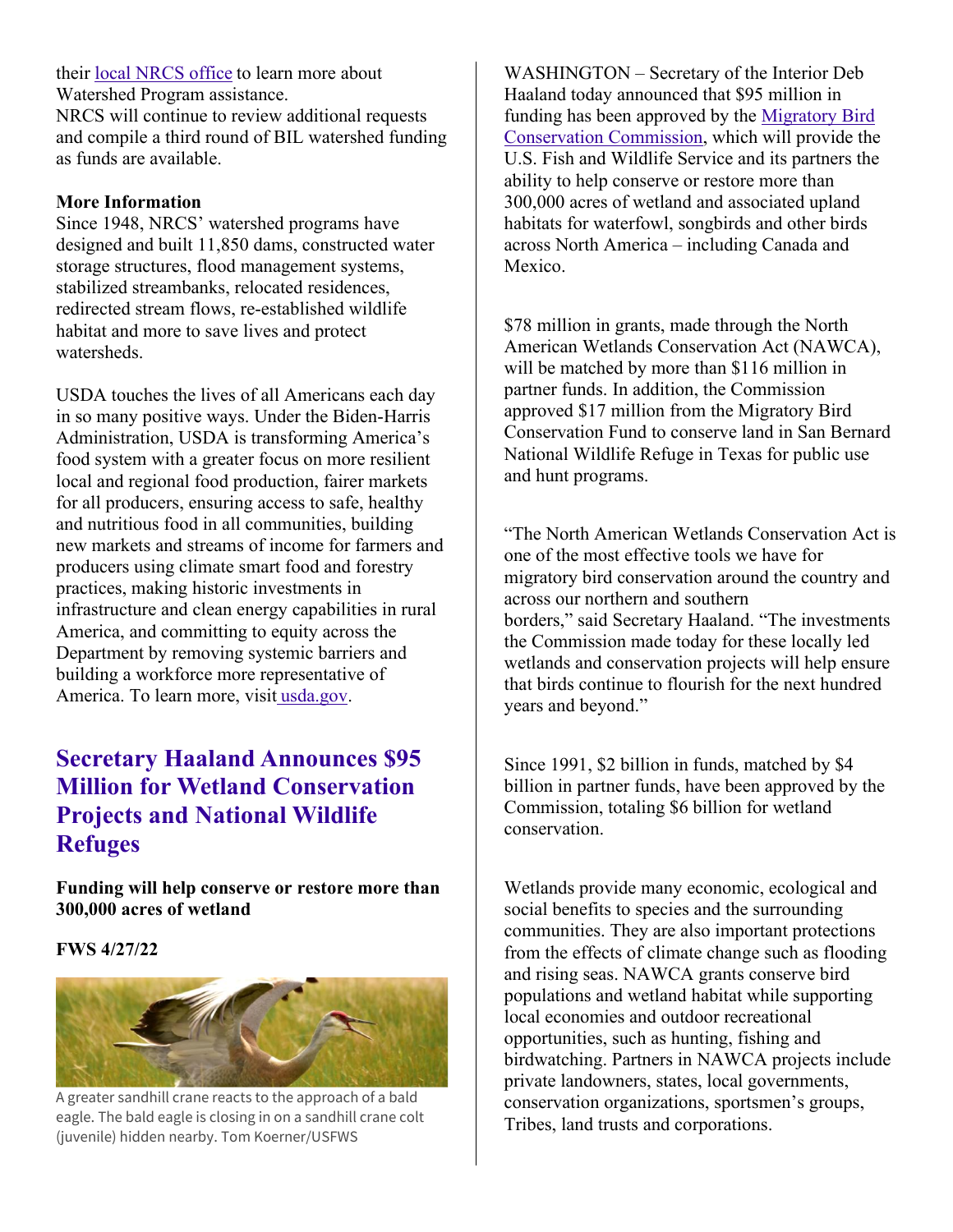These efforts also help support the *[America the](https://www.doi.gov/priorities/america-the-beautiful)  Beautiful* [initiative,](https://www.doi.gov/priorities/america-the-beautiful) a locally led and voluntary campaign to protect, conserve, and restore America's lands and waters for the benefit of current and future generations.

In addition to grants approved by the Commission, funding to expand the San Bernard National Wildlife Refuge was derived primarily from the sale of [Federal Migratory Bird Hunting and](https://www.fws.gov/service/duck-stamps)  [Conservation Stamps,](https://www.fws.gov/service/duck-stamps) commonly known as Duck Stamps, and import duties on imported arms and ammunition. Since 1934, the Federal Duck Stamp Program has provided more than \$1.1 billion for habitat conservation in the [National Wildlife Refuge](https://www.fws.gov/program/national-wildlife-refuge-system)  [System.](https://www.fws.gov/program/national-wildlife-refuge-system)

The funds will be used to purchase waterfowl habitat at the San Bernard National Wildlife Refuge in Texas. This acquisition of 5,641 acres will connect to an existing 4,800 acres of refuge lands. The combined area of more than 10,000 acres will be the largest protected piece of Columbia Bottomlands in Brazoria and Matagorda counties.

"The acquisition for the San Bernard National Wildlife Refuge is a testament to the ongoing value of the Duck Stamp and funding support for the protection of wetland habitat for waterfowl and numerous other species in the National Wildlife Refuge System," said U.S. Fish and Wildlife Service Director Martha Williams. "This new area will provide increased public opportunities for wildlife-dependent recreation, including hunting, fishing and wildlife observation, in this urban national wildlife refuge ."

[NAWCA](https://www.fws.gov/program/north-american-wetlands-conservation) is the only federal grant program dedicated to the conservation of wetland habitats for migratory birds. Since 1989, funding has advanced the conservation of wetland habitats and their wildlife in all 50 U.S. states, Canada and Mexico, while engaging more than 6,600 partners in over 3,200 projects. Through NAWCA, federal funds are typically leveraged at twice the legally required dollar-for-dollar non-federal match-togrant ratio.

A [complete list](https://www.fws.gov/media/north-american-wetlands-conservation-act-project-summaries-fy-2022-2) of the approved U.S., Canada and Mexico NAWCA projects is available online.

Additional information about North American wetlands and migratory bird conservation can be found [online,](https://fws.gov/program/migratory-birds) where waterfowl enthusiasts, biologists and agency managers can find the most up-to-date waterfowl habitat and population information.

# Upcoming Meetings and Webinars

[WestFAST Webinars:](https://westernstateswater.org/westfast/) WestFAST is hosting a [series of webinars](https://westernstateswater.org/upcoming-westfast-webinars/) to discuss the importance of water resources related to wildfire prevention, reduction, recovery, and rehabilitation:

[Workshop on Improving Sub-seasonal to Seasonal](https://westernstateswater.org/events/workshop-on-improving-sub-seasonal-to-seasonal-precipitation-forecasting-to-support-water-management/)  [Precipitation Forecasting to Support Water](https://westernstateswater.org/events/workshop-on-improving-sub-seasonal-to-seasonal-precipitation-forecasting-to-support-water-management/)  [Management,](https://westernstateswater.org/events/workshop-on-improving-sub-seasonal-to-seasonal-precipitation-forecasting-to-support-water-management/) May 17-19, 2022

[2022 WSWC Summer Meetings –](https://westernstateswater.org/events/2022-summer-meetings/) Polson, MT – [KwaTaqNuk Resort-Casino,](https://westernstateswater.org/events/2022-summer-meetings/) Aug 02 - 05 2022

[Save the Date! 2022 National Water Use Data](https://westernstateswater.org/events/2022-national-water-use-data-workshop/)  [Workshop in Salt Lake City,](https://westernstateswater.org/events/2022-national-water-use-data-workshop/) Aug 16 - 18 2022

# Other Federal News

DOI 4/7/22. [Secretary Haaland Takes Action to](https://www.doi.gov/pressreleases/secretary-haaland-takes-action-restore-tribal-authority-adopt-water-laws)  [Restore Tribal Authority to Adopt Water Laws](https://www.doi.gov/pressreleases/secretary-haaland-takes-action-restore-tribal-authority-adopt-water-laws)

USDA 4/11/22. [Biden Administration Announces](https://www.fs.usda.gov/news/releases/biden-administration-announces-bipartisan-infrastructure-law-wildfire-mitigation)  [Bipartisan Infrastructure Law Wildfire Mitigation](https://www.fs.usda.gov/news/releases/biden-administration-announces-bipartisan-infrastructure-law-wildfire-mitigation)  [Investments in Colorado](https://www.fs.usda.gov/news/releases/biden-administration-announces-bipartisan-infrastructure-law-wildfire-mitigation)

EPA 4/14/22. [EPA Announces \\$524 Million](https://www.epa.gov/newsreleases/epa-announces-524-million-investment-improve-health-waterways-and-oceans-biden-harris)  [Investment to Improve Health of Waterways and](https://www.epa.gov/newsreleases/epa-announces-524-million-investment-improve-health-waterways-and-oceans-biden-harris)  [Oceans as Biden-Harris Administration Celebrates](https://www.epa.gov/newsreleases/epa-announces-524-million-investment-improve-health-waterways-and-oceans-biden-harris)  [Earth Week](https://www.epa.gov/newsreleases/epa-announces-524-million-investment-improve-health-waterways-and-oceans-biden-harris)

NOAA 4/14/22. [March 2022, year to date rank as](https://www.noaa.gov/news/march-2022-year-to-date-rank-as-earths-5th-warmest)  [Earth's 5th warmest](https://www.noaa.gov/news/march-2022-year-to-date-rank-as-earths-5th-warmest)

DOI 4/14/22. [Biden-Harris Administration](https://www.doi.gov/pressreleases/biden-harris-administration-announces-38-million-bipartisan-infrastructure-law-protect)  [Announces \\$38 Million from Bipartisan](https://www.doi.gov/pressreleases/biden-harris-administration-announces-38-million-bipartisan-infrastructure-law-protect)  [Infrastructure Law to Protect Aquatic Species and](https://www.doi.gov/pressreleases/biden-harris-administration-announces-38-million-bipartisan-infrastructure-law-protect)  **[Habitats](https://www.doi.gov/pressreleases/biden-harris-administration-announces-38-million-bipartisan-infrastructure-law-protect)**